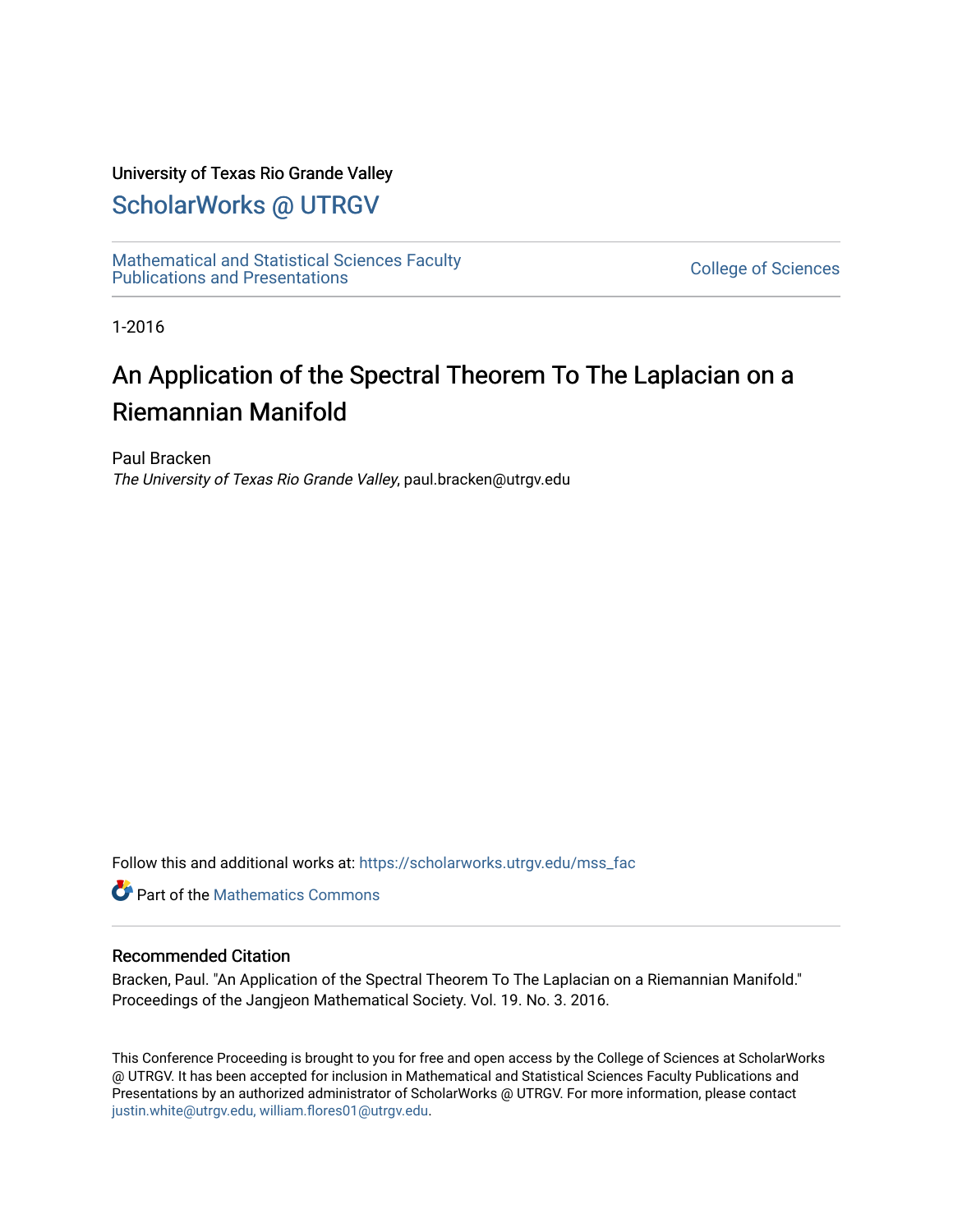# An Application of the Spectral Theorem To The Laplacian on a Riemannian Manifold

Paul Bracken

### Department of Mathematics, University of Texas, Edinburg, TX 78540-2999

paul.bracken@utrgv.edu

MSCs: 58A12, 58I35, 53C99

Keywords: differential form, manifold, Laplacian, adjoint, Betti number

There continues to be great interest in the study of the heat equation on Riemannian manifolds. This may be due to the remarkable more recent work of Patodi [1]. It may also be due in part to the asymptotic expansion of Minakshisundaram and Pleijel. The heat equation involves a parabolic partial differential equation that describes the distribution of heat in a given region over time. This equation has also appears in probability theory to describe random walks. The heat equation is also of importance in Riemannian geometry, topology and applied mathematics.

The heat operator on a compact Riemannian manifold  $M$  is the operator  $L=\nabla + \partial/\partial t$  which acts on  $M\times \mathbb{R}_+$  of class  $C^2$  in the first and of class  $C^1$ in the second variable which operates on functions  $f : M \times \mathbb{R}_+ \to \mathbb{R}$ 

$$
Lf = 0,
$$
  $f(p, 0) = g(0),$   $p \in M,$ 

where  $g: M \to \mathbb{R}$  is a given initial condition. Due to the appearance of the Laplace operator, among other reasons, the Laplacian on functions and its generalization to differential forms continues to be intensively studied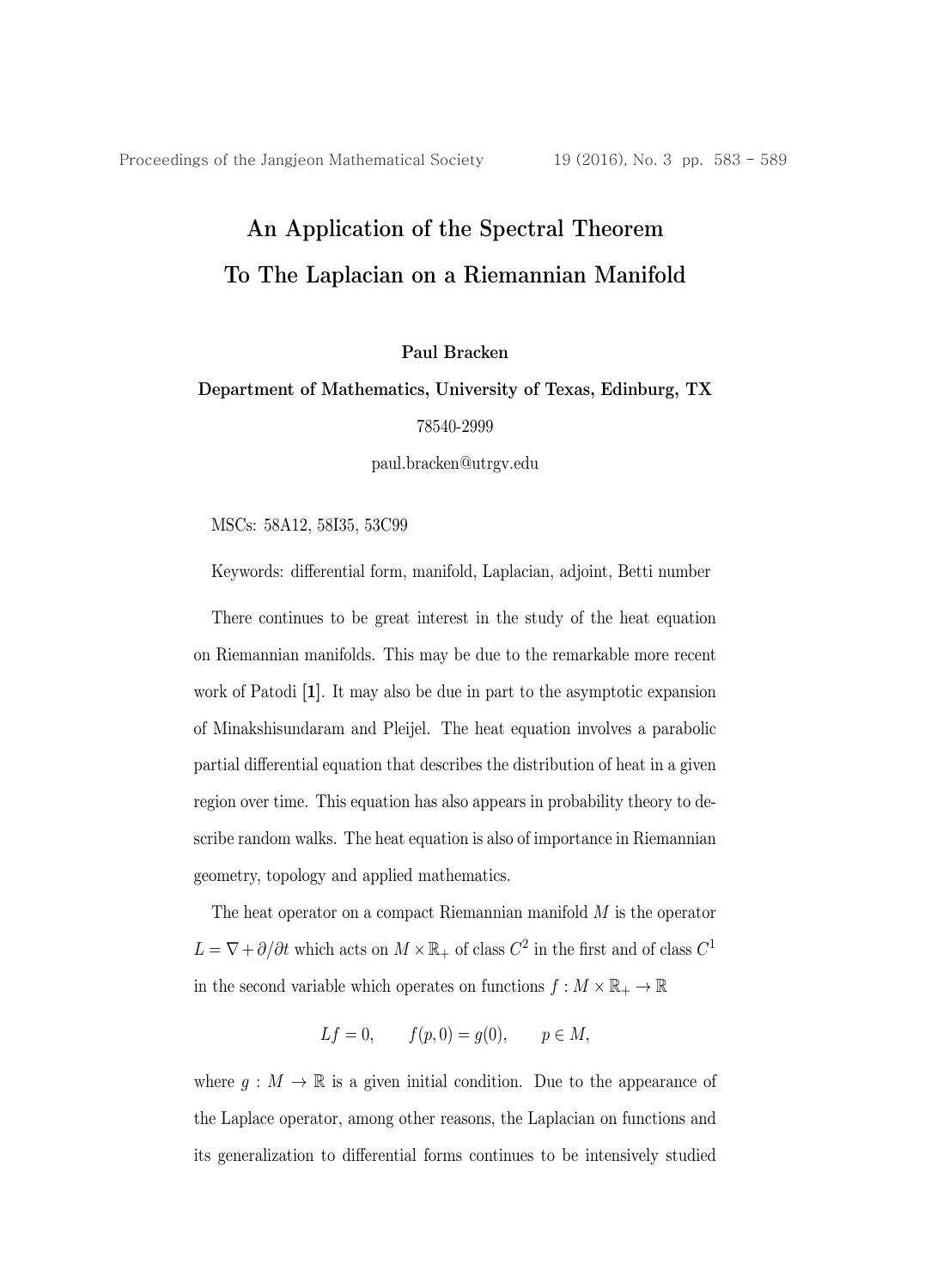#### 584 P. Bracken

[2,3]. On a compact manifold, the spectrum of the Laplacian contains both topological and geometric information. By the Hodge theorem the dimension of the kernel of the Laplacian equals the corresponding Betti number. Therefore, the Laplacian determines the Euler characteristic. Although the theorem discussed is not new, the approach is different. The main objective then is to give what is hoped to be a new proof of a theorem concerning the spectral decomposition of a differential  $k$ -form with respect to this operator on a Riemannian manifold.

The Laplacian on k-forms on a Riemannian manifold is defined to be

$$
\Delta^k = \delta^{k+1} d^k + d^{k-1} \delta^k
$$

where  $d^k$  and  $\delta^k$  are the exterior differentiation operator and its adjoint on k-forms [4,5]. The manifold M carries an inner product q, and this induces an inner product g on each tensor product  $T_xM\otimes\cdots\otimes T_xM$ , and hence on each exterior power  $\Lambda^k T^*_x M$ . This yields a global inner product

(2) 
$$
\langle \alpha, \beta \rangle = \int_M g(\alpha, \beta) dv,
$$

for  $\alpha, \beta \in C_0^{\infty} \Lambda^k T^* M$ . The completion is denoted by  $L^2 \Lambda^k T^* M$ . In fact, the Sobolev space  $H_s$  for  $n \in \mathbb{N}$  is the completion of  $C_0^{\infty}$  with respect to the norm

(3) 
$$
||f||_{s} = \left(\sum_{|\sigma| \leq s} ||D^{\sigma}f||_{2}^{2}\right)^{1/2},
$$

where  $\sigma = (\sigma_1, \dots, \sigma_n)$ , and  $\sigma_j \in \mathbb{Z}$  is a multi-index with  $|\sigma| = \sum \sigma_j$  and

$$
D^{\sigma} = \frac{\partial^{\sigma_1 + \dots + \sigma_n}}{\partial_{x_1}^{\sigma_1} \dots \partial_{x_n}^{\sigma_n}}.
$$

We can identify  $H_0 = L^2$ . Given a cover  $\{U_i, \varphi_i\}$  of  $(M, g)$  with subordinate partition of unity  $p_i$ , the Sobolov s-norm of a compactly supported k-form  $\omega$  is defined to be the s-norm of the function  $g(\omega, \omega)^{1/2}$  on M,

$$
||\omega||_s = (\sum_i ||p_i g(\omega, \omega)^{1/2} \varphi_i||_s^2)^{1/2}.
$$

The completion of  $C_c^{\infty} \Lambda^k T^*M$  with respect to this norm is denoted  $H_s \Lambda^k M$ .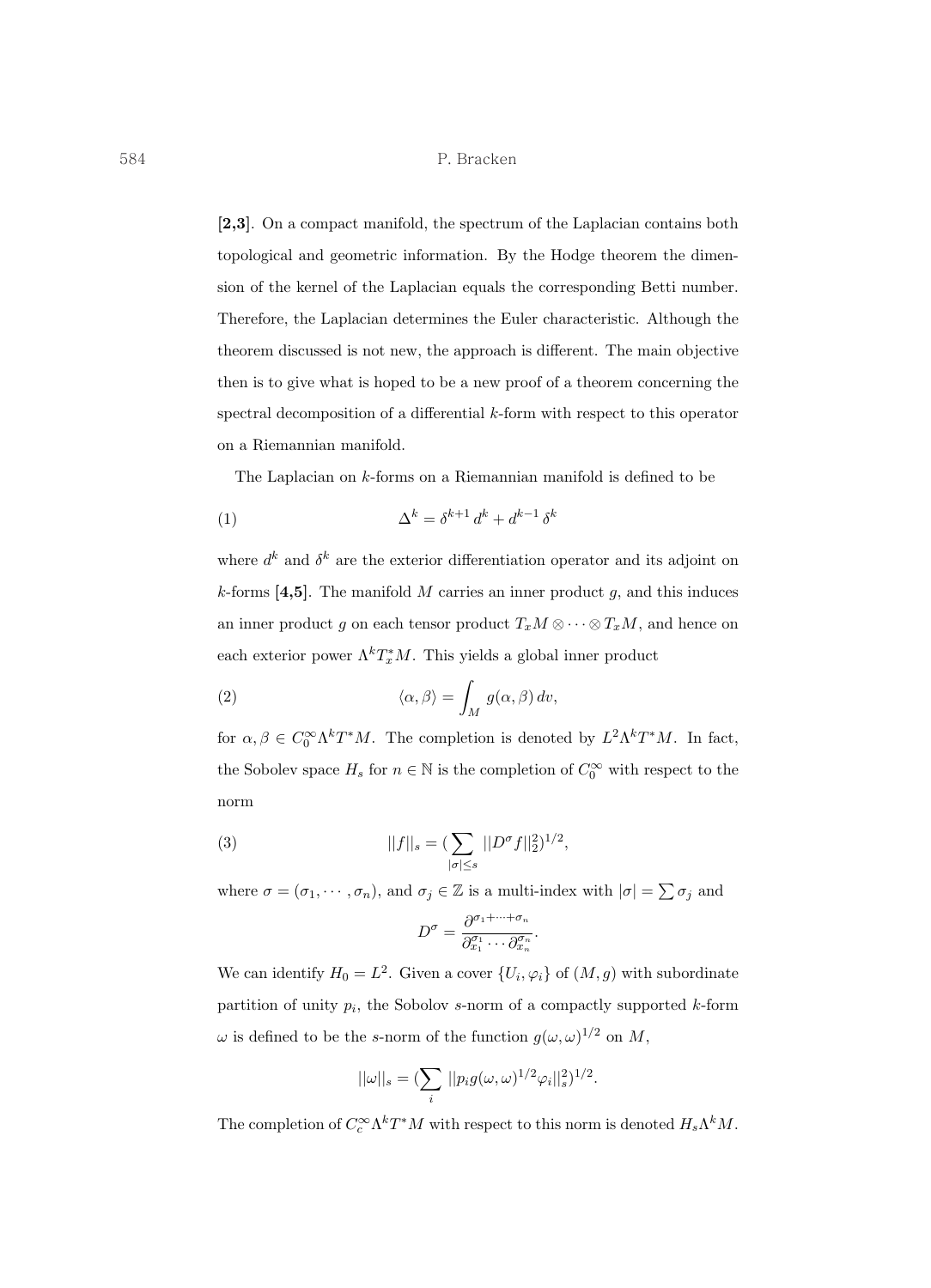If the form  $\omega$  is in the kernel of the Laplacian  $\Delta = \Delta^k$  then

(4) 
$$
\langle \Delta \omega, \omega \rangle = \langle d \delta \omega, \omega \rangle + \langle \delta d \omega, \omega \rangle = \langle \delta \omega, \delta \omega \rangle + \langle d \omega, d \omega \rangle = 0.
$$

In (4), the k has been omitted from the operators d and  $\delta$ . So (4) implies that  $d\omega = \delta\omega = 0$ , and conversely, it is immediate that  $d\omega = \delta\omega = 0$  implies that  $\Delta \omega = 0$ .

Now consider the operators  $d$  :  $C^{\infty}\Lambda^{k-1}T^*M$   $\;\rightarrow\; C^{\infty}\Lambda^kT^*M$  and  $\delta$  :  $C^{\infty} \Lambda^{k+1} T^* M \to C^{\infty} \Lambda^k T^* M$  as operators on smooth forms. In fact, it is the case that

(5) 
$$
C^{\infty} \Lambda^k T^* M \supset \text{Ker}\Delta \oplus \text{Im} d \oplus \text{Im} \delta,
$$

where ⊕ indicates orthogonality with respect to the Hodge inner product. Clearly, if  $\omega \in \text{Ker}\Delta$ , then it follows that  $\langle \omega, d\alpha \rangle = \langle \delta \omega, \alpha \rangle = 0$ . The other orthogonality relations follow similarly. In fact, it can be shown that equality holds between the two sides of (5), and this amounts to a statement of the Hodge Decomposition Theorem [4,5,6].

The structure of (5) suggests that it would be useful to examine the operator defined by

$$
(6) \t\t D = d + \delta.
$$

This is to be thought of as an operator on the space of smooth forms of mixed degree. The operator  $D$  is a first order differential operator and is related to the Laplacian on  $C^{\infty}\Lambda^*$  by the equation

$$
\Delta = D^2.
$$

The objective is to develop a proof of the following theorem which can be useful in establishing equality in (5).

**Theorem I.** Let  $(M, g)$  be a compact, connected, oriented Riemannian manifold. There exists an orthonormal basis of  $L^2\Lambda^k(M,g)$  which consists of eigenforms of Laplacian  $(1)$  on k-forms. All the eigenvalues of  $(1)$  are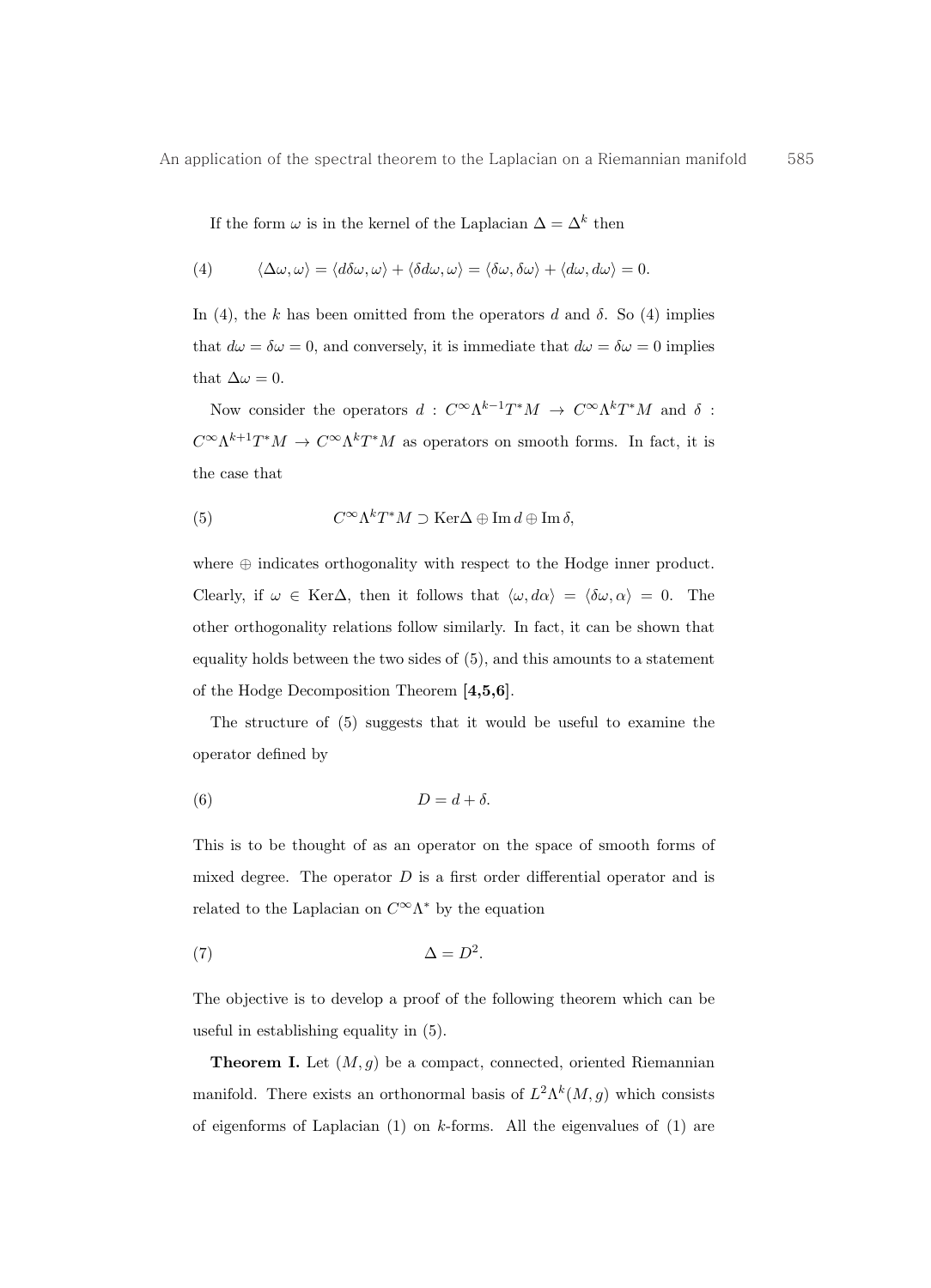#### 586 P. Bracken

nonnegative. Each eigenvalue has a finite multiplicity and the eigenvalues accumulate only at infinity.

To prove the theorem, a number of subsidiary results will be formulated and then used.

**Lemma 1.** Operator D is injective as a map  $D: H_s^{\perp} = H_s \cap (\text{Ker} D)^{\perp} \to$  $H_{s-1}$ , where  $(\text{Ker}D)^{\perp}$  is the orthogonal complement of  $\text{Ker}D$  with respect to the Hodge metric on  $L^2$  forms.

Let  $\alpha, \beta \in H_s$  be any two non-zero forms  $\alpha \neq \beta$  such that  $D\alpha = D\beta \neq 0$ . By the definition of operator D, this implies that  $d(\alpha - \beta) = \delta(\alpha - \beta)$ . Hence, the degree of the resulting forms on each side of this equation must differ which implies that  $\alpha - \beta = 0$ .

On account of this lemma, an inverse operator  $D^{-1}$  corresponding to D can be defined where  $D^{-1}: R(D) \to H_s^{\perp}$  and  $R(D)$  denotes the range space of  $D$  which acts on  $H_s$ .

**Lemma 2.** The operator  $D^{-1}: L^2 \cap (\text{Ker }D)^{\perp} \to H_1$  is bounded.

Let  $\alpha \in L^2 \cap (\text{Ker }D)^{\perp}$  be any form on which  $D^{-1}$  is defined. Then both  $||\alpha||_0$  and  $||D^{-1}\alpha||_0$  are bounded quantities as  $\alpha \in L^2$ . By Garding's inequality, there exists a constant  $c > 0$  such that

$$
||D^{-1}\alpha||_1 \le c(||D^{-1}\alpha||_0 + ||\alpha||_0).
$$

This result implies that  $D^{-1}$  is bounded in  $H_1$ .

**Lemma 3.** The operator  $D^{-1}$  :  $R(D) \rightarrow H_s$  is bounded for all s and  $R(D) \subset H_{s-1}.$ 

As an induction hypothesis, suppose that  $D^{-1}\omega$  is bounded for forms from the spaces  $H_m$  with  $m = 1, \dots, s - 1$  and so  $D^{-1} : R(D) \subset H_{s-1} \to$  $H_s^{\perp}$ . By applying Garding's inequality again, for  $\omega \in R(D) \subset H_{s-1}$ , it follows that since  $||\omega||_{s-1} < \infty$ , there exists a constant  $C_s > 0$  such that  $||D^{-1}\omega||_s \leq C_s (||D^{-1}\omega|_{s-1} + ||\omega||_{s-1}) < \infty$ . By induction on s, it follows that the operator  $D^{-1}$  is bounded for all s.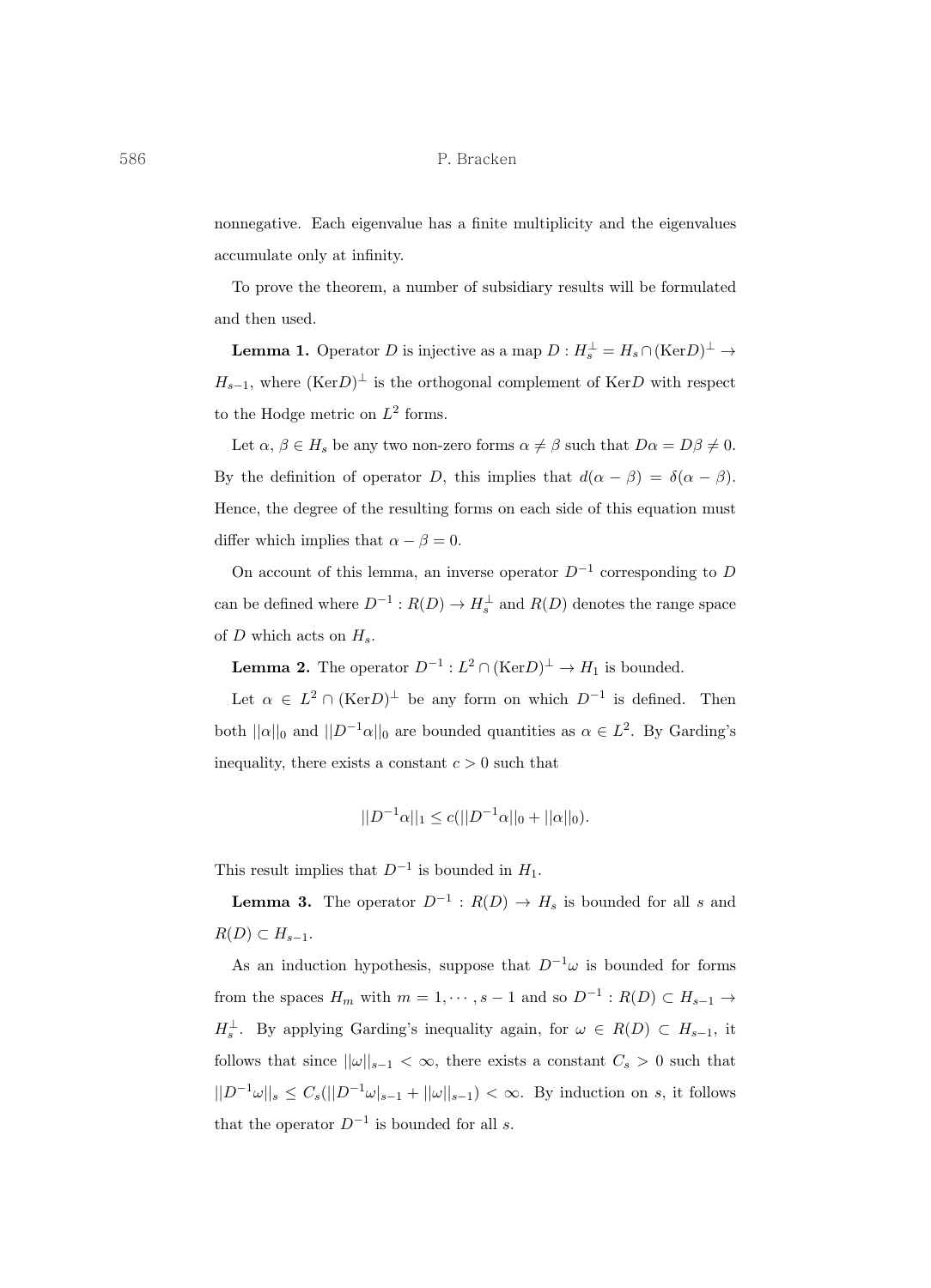An embedding operator  $j: X \to Y$ , it may be recalled, acting between spaces X and Y is defined to be  $j(x) = x$  for all  $x \in X$ . The embedding  $X \subset Y$  is called continuous if and only if j is continuous so  $||x||_Y \leq k||x||_X$ for all  $x \in X$  and k constant. This is applied to the operator  $D^{-1}$ . As a consequence of Lemma 3, the canonical embedding operator  $j: H_t \to H_s$ is compact for  $t>s$ , by the Rellich-Kondarachev compactness theorem. Therefore, with forming the composition of  $D^{-1}$  with j, it follows that j  $\circ$  $D^{-1}: L^2 \cap (\text{Ker }D)^{\perp}$  is a compact operator on the Hilbert space  $R(D)$ . This conclusion permits the spectral theorem for compact operators to be applied to the operator  $D^{-1}$ . This is the next step.

By Theorem 6.11.2 in [7], there exists an orthonormal basis of eigenforms  $\{\omega_n\}$  and their corresponding eigenvalues  $\{\mu_n\}$  of Laplace operator (1) such that  $\omega$  can be expanded in terms of the eigenforms  $\{\omega_n\}$  as

(8) 
$$
\omega = \sum_{n} \langle \omega, \omega_n \rangle \, \omega_n
$$

and moreover  $D^{-1}$  can be expressed in terms of this set of eigenvalues as follows

(9) 
$$
D^{-1}\omega = \sum_{n} \mu_n \langle \omega, \omega_n \rangle \omega_n.
$$

The only finite or infinite accumulation point for the set of eigenvalues  $\mu_n$ is the value zero and the eigenvalues for the operator  $D$  are the reciprocals of the set  $\{\mu_n\}$ . This is the main conclusion given in Theorem I.

It can also be shown that the spectrum of D restricted to  $(Ker D)^{\perp}$  is bounded away from zero in the following way. Suppose there exists a set of forms  $\omega_n$  such that  $||\omega_n||_0 = 1$  is satisfied for all n and  $||D\omega_n||_0 \to 0$  as n increases. As already noted  $\text{Im}(d)$  is orthogonal to  $\text{Im}(\delta)$ , so it follows that

$$
||D\omega_n||_0^2 = ||(d+\delta)\omega_n||_0^2 = \int_M \langle d\omega_n, d\omega_n \rangle dv + \int_M \langle \delta\omega_n, \delta\omega_n \rangle dv = ||d\omega_n||_0^2 + ||\delta\omega_n||_0^2.
$$

Given it is assumed that  $||D\omega_n||_0^2 \to 0$ , each of the norms on the right-hand side of this result must approach zero as n increases since both  $||d\omega_n||_0^2$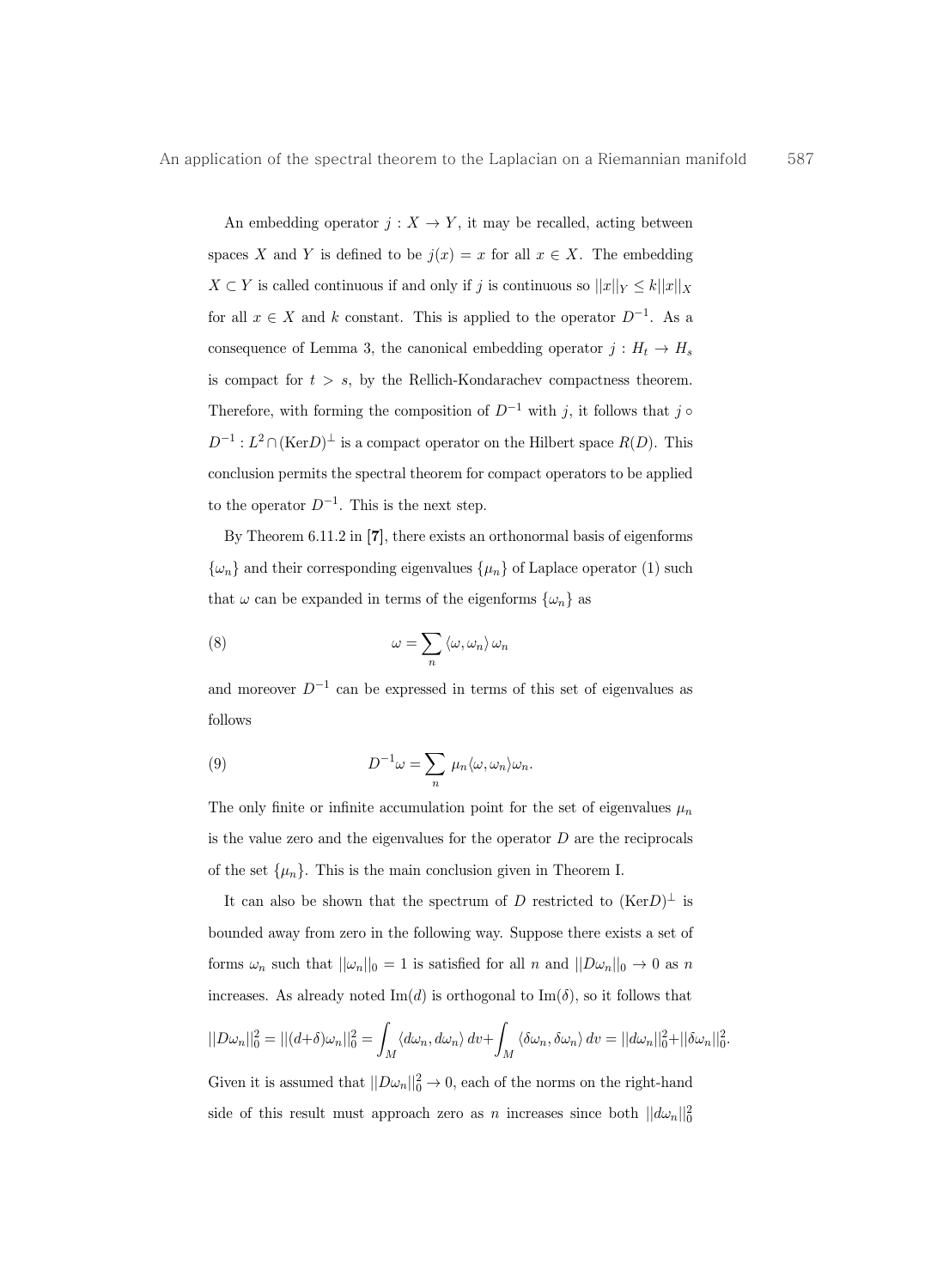and  $||\delta\omega_n||_0^2$  are positive or zero. Consequently, it follows from () that both  $d\omega_n \to 0$  and  $\delta\omega_n \to 0$  in  $L^2$ .

Applying Garding's inequality, it is seen that the forms  $\omega_n$  must satisfy the following bound

$$
||\omega_n||_1 \leq C(||\omega_n||_0 + ||D\omega_n||_0) \leq C(1 + ||D\omega_n||_0).
$$

It can then be concluded that the set of forms  $\{\omega_n\}$  is a bounded sequence in H<sub>1</sub>. Therefore, there exists an  $\omega$  such that  $\omega_n \to \omega$  is  $L^2$  with  $\omega \in (\text{Ker}D)^{\perp}$ . However, it follows that for any form  $\vartheta \in L^2$  that

$$
\langle D\omega_n, \vartheta \rangle = \langle d\omega_n + \delta \omega_n, \vartheta \rangle = \langle \omega_n, D\vartheta \rangle
$$

holds by the adjoint property of the operators d and  $\delta$ . Since  $D\omega_n \to 0$ , it follows that  $\langle D\omega_n, \vartheta \rangle \to 0$ . From this fact, it may be concluded that  $\langle \omega_n, D\vartheta \rangle \to 0$  as well for any  $\vartheta \in L^2$ . This implies that  $\omega \in (\text{Im } D)^{\perp} =$ KerD or finally  $\omega \in (\text{Ker } D) \cap (\text{Ker } D)^{\perp} = \{0\}.$  However, this conclusion contradicts the statement that  $||\omega||_0 = 1$ , and we are done.

Now apply this to the system of eigenforms which is guaranteed to exist by the spectral theorem. If  $\{\omega_n\}$  is an infinite system of eigenforms for D which has been normalized to one, then the set of  $\lambda_n$  cannot approach zero. Otherwise it would follow that  $||D\omega_n||_0 = \lambda_n ||\omega_n||_0 = \lambda_n \to 0$  as n becomes large. However, this immediately contradicts what was demonstrated above. Consequently, the eigenvalues of D are bounded away from zero and the  $\lambda_n$ increase towards  $+\infty$ . This means that the eigenvalues for the operator  $D^{-1}$ approach zero. Since the eigenvalues approach infinity, the operator  $\Delta$  is always an unbounded operator on  $L^2(M)$ .

These results have importance for the study of the Laplacian and its eigenforms. As an example, it is possible to show that the eigenforms of the Laplacian (1) on k-forms are smooth for all k. Let  $\omega \in C^2 \Lambda^k T^* M$  satisfy  $\Delta \omega = \lambda \omega$ , then  $\omega \in C^{\infty} \Lambda^k T^* M$ . To see this, if  $\omega$  satisfies this equation,